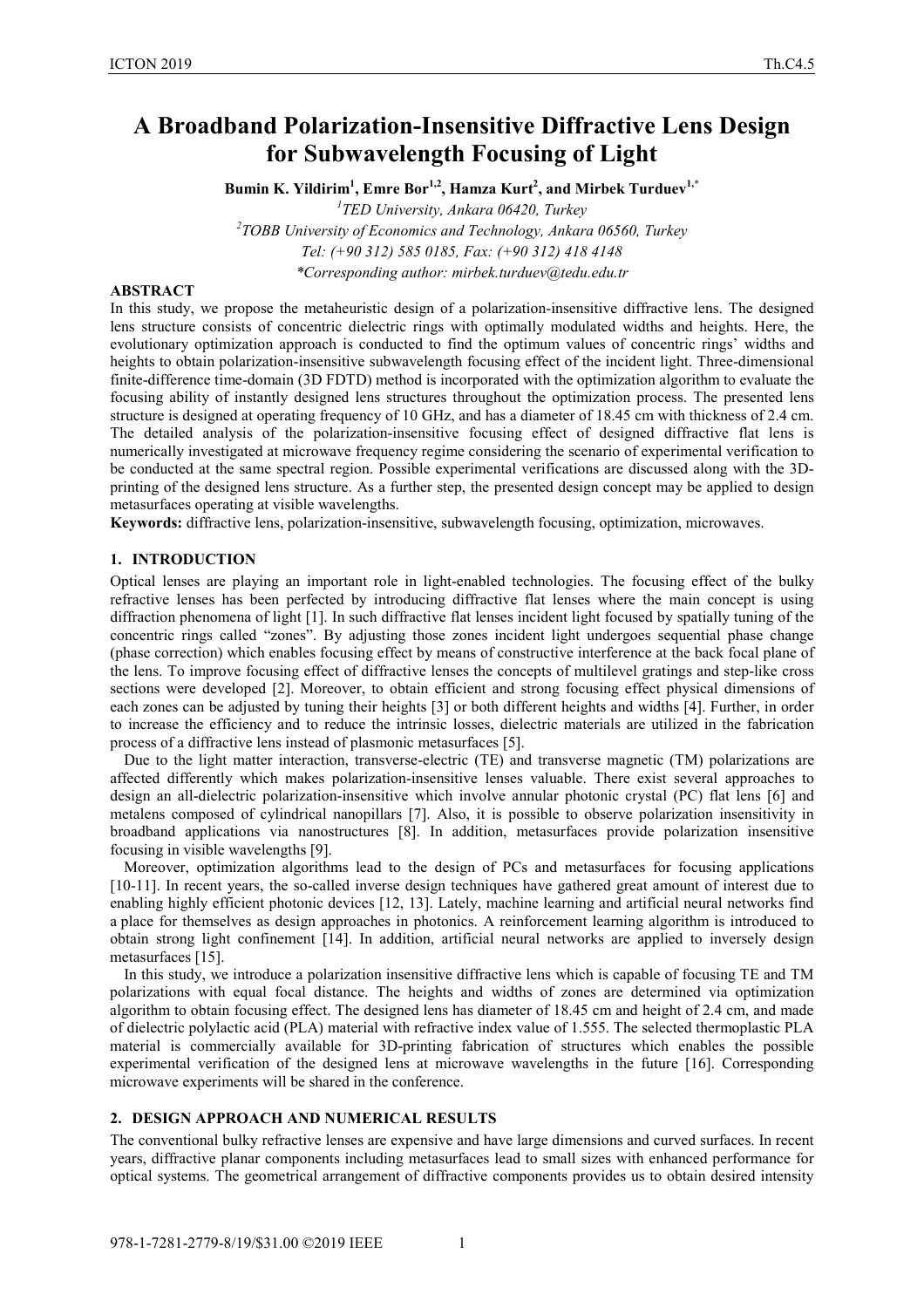or phase distributions [17]. To take it one step further, we applied the DE algorithm to design an all-dielectric polarization-insensitive diffractive lens which composed of PLA material (thermoplastic PLA material is considered in order to realize microwave experiments) [18]. For this purpose, we integrated the FDTD method [19] into the optimization algorithm and optimized the structural parameters of a diffractive lens to focus both TE and TM polarized light into same focal point with decreased full width at half maximum (FWHM) and suppressed maximum sidelobe levels (MSL) values.



*Figure 1: (a) Top and (b) perspective views of diffractive lens with structural parameters, respectively. The important dimensions are included ass inset in (a).* 

The designed lens structure consisting dielectric rings/zones is constructed on a thin PLA substrate as shown in in Fig. 1(a). The refractive index of PLA material is fixed to 1.555 in FDTD simulations. DE algorithm determined the heights (*h*) and widths (*w*) of concentric rings where the thickness of substrate is fixed to 0.2 cm. As a result of optimization process, the lateral and longitudinal sizes of diffractive lens are emerged as 18.45 cm and 2.38 cm, respectively. In Fig. 1(b), perspective view of the lens is depicted with the light excitation schematic. We should emphasize that the proposed lens structure is designed at the microwave frequency of 10 GHz for both TE and TM polarization modes.



*Figure 2: (a) The calculated electric field intensity (* $|E_z|^2$ ) distribution at frequency of 10 GHz with its corresponding *(b) normalized longitudinal cross-sectional profile on optical axis and (c) normalized lateral cross-sectional profile at focal* point; (d) The calculated magnetic field intensity ( $|H_z|^2$ ) distribution at frequency of 10 GHz with its corresponding *(e) normalized longitudinal cross-sectional profile on optical axis and (f) normalized lateral cross-sectional profile at focal point. The horizontal and vertical dashed lines in (a) and (b) indicates the positions of longitudinal and lateral crosssections, respectively, and intersect at the focal points. The arrows show the propagation direction of incident light. The vertical dashed lines in (b) and (e) denote the focal distances. The calculated FWHM and MSL values are superimposed in (c) and (f).*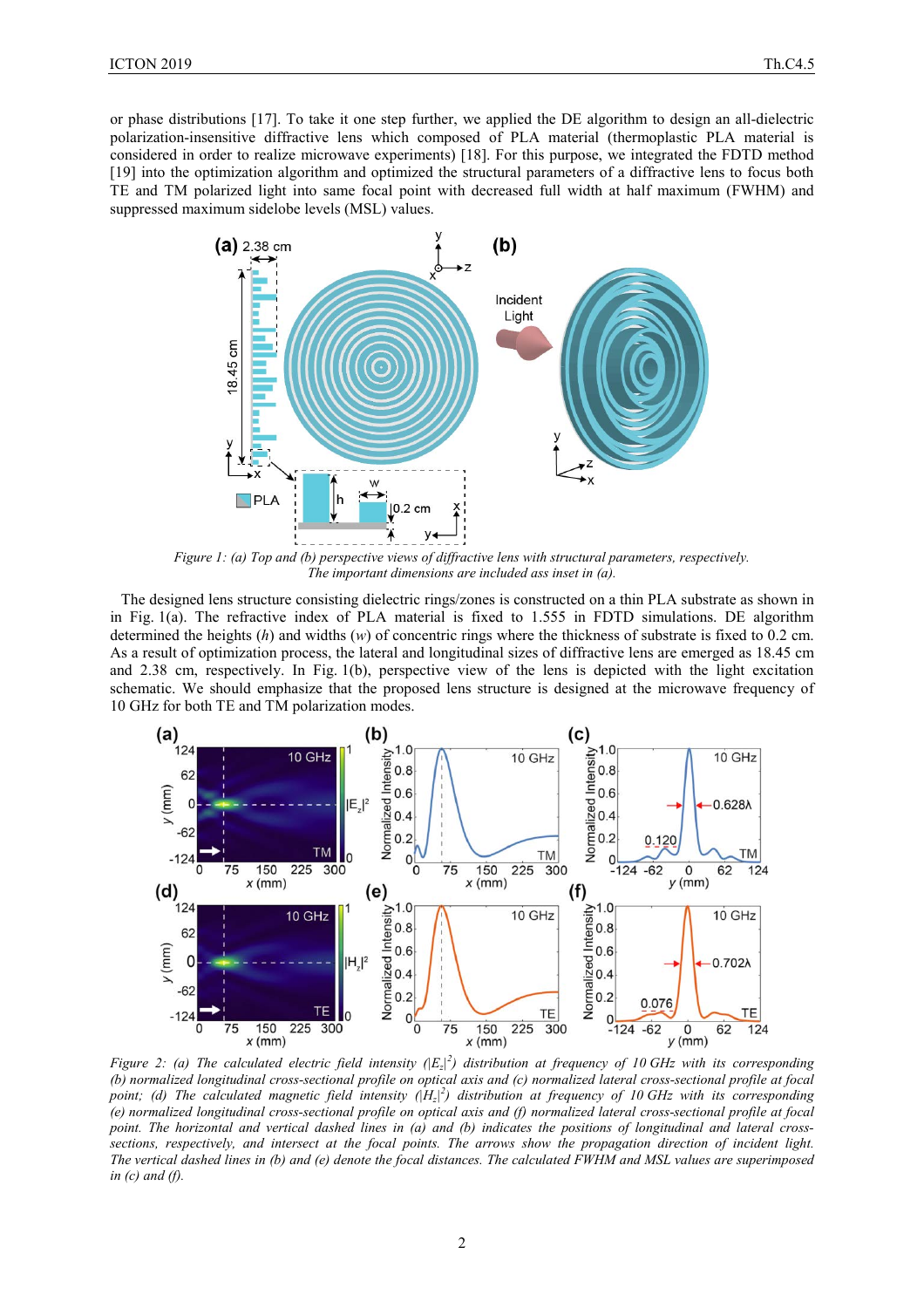The calculated electric field intensity distribution at frequency of 10 GHz is presented in Fig. 2(a) for TM polarization. The longitudinal cross-sectional electric field intensity profile on optical axis is plotted in Fig. 2(b) where the focal point is emerged at a distance of 57.12 mm away from the lens structure. In Fig. 2(c), the lateral cross-sectional electric field profile is given in which the FWHM and MSL values are calculated as 0.628 $\lambda$  and 0.120, respectively, where the  $\lambda$  denotes the wavelength of incident light. Similarly, for the TE polarization, Fig. 2(d) shows the calculated magnetic field intensity distribution at the same frequency of 10 GHz. The distance between the focal point and the lens structure is appeared as 57.12 mm which can be seen from the longitudinal cross-sectional magnetic field intensity profile given in Fig. 2(e). In Fig. 2(f), lateral cross-sectional magnetic field profile at the focal point is plotted. The FWHM value is calculated as  $0.702\lambda$  where the suppressed MSL value is equal to 0.076. It should be noted that the focal distances emerged as the same for both polarizations.



*Figure 3. The maps of cross-sectional intensity profile in longitudinal direction on optical axis for (a) TM and (c) TE polarizations at the selected frequency regime. The maps lateral cross-sectional intensity profiles at focal points for (b) TM and (d) TE polarizations of frequencies from the interval. The dashed lines indicate the design frequency of 10 GHz.* 

To evaluate the polarization-insensitive focusing of the proposed diffractive lens, we performed FDTD simulations for both polarizations in a frequency regime between 8 GHz – 12 GHz. The cross-sectional electric field intensity profiles in longitudinal direction on optical axis and lateral direction at focal point are given as maps in Figs. 3(a) and 3(b), respectively. In addition, the similar maps of cross-sectional magnetic field intensity profiles are extracted for the TE polarization and are given in Figs.  $3(c)$  and  $3(d)$  for longitudinal on-axis and lateral focal point directions, respectively. As can be seen from the maps of longitudinal cross-sectional intensity profiles, the focal distances slightly, but in the same manner, vary in the frequency interval of interest for both polarizations. The maps of calculated cross-sectional intensity profiles at focal points indicate that the designed diffractive lens has the broadband focusing ability.

#### **3. CONCLUSION**

Concluding, we present a diffractive lens with the ability of polarization-insensitive focusing at microwave frequencies. For this purpose, we applied DE algorithm to adjust the geometrical parameters of the lens structure and performed 3D FDTD simulations. The designed lens structure consists of dielectric PLA zone plates on a thin substrate, and can be fabricated by 3D-printing technology. Thus, microwave experiments can be performed to demonstrate the polarization-insensitivity focusing ability of the lens structure in the future. The detailed numerical investigation of polarization-insensitive focusing effect is presented for the microwave frequency regime of 8 GHz – 12 GHz. We believe that the proposed optimization assisted design approach can also be useful to design metalenses for applications at visible wavelengths.